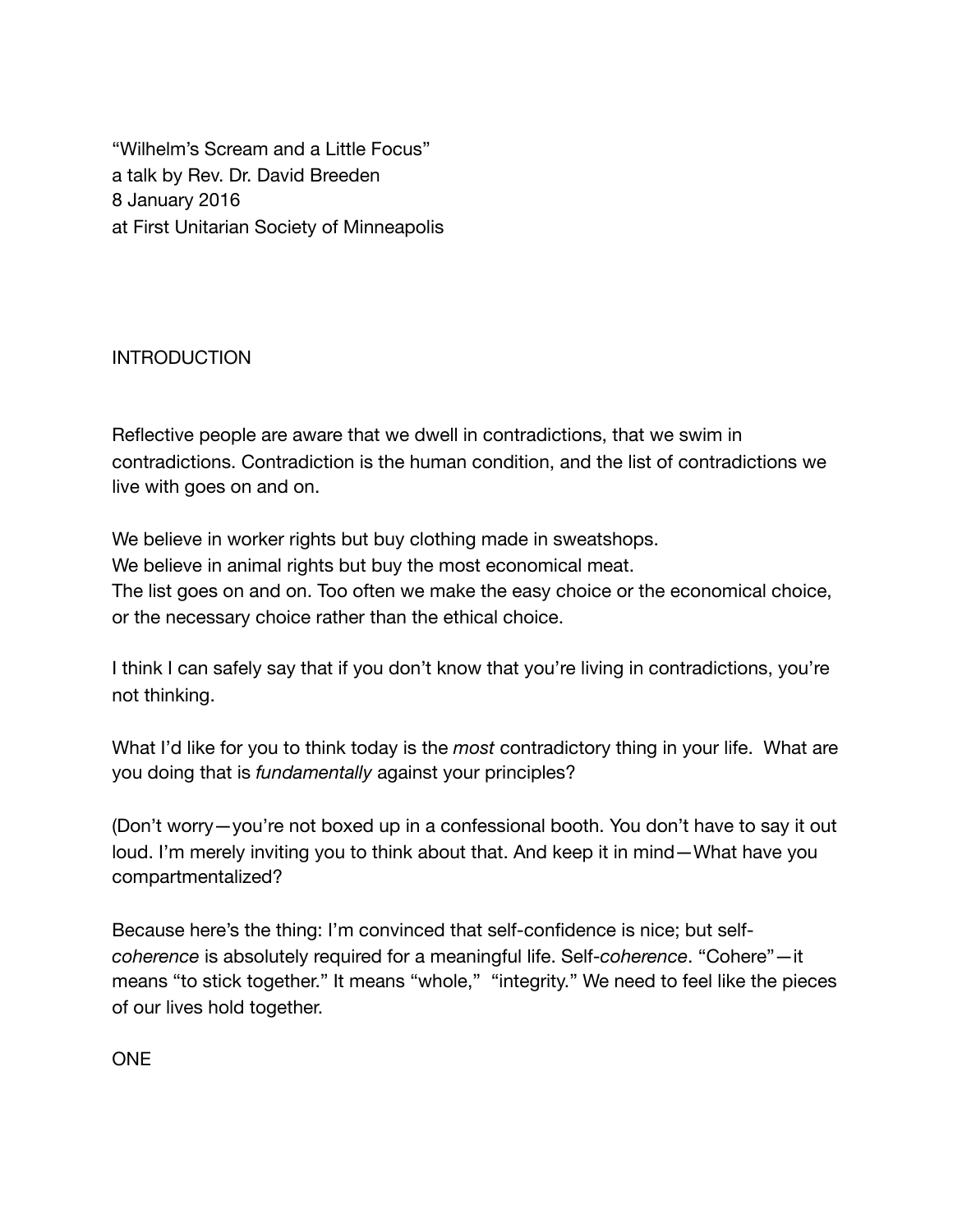Dr. Lauren Berlant is a philosopher at the University of Chicago. Recently she has been exploring what she calls "cruel optimism." By "cruel optimism" Dr. Berlant means something that we seek that *prevents us from finding what we want*. Dr. Berlant's thesis is that people living in Capitalist societies such as ours are prone to internalize and long for what she terms "clusters of promises" that add up to a cruel optimism that locks us into endless cycles of striving, disappointment, and despair.

This involves what is sometimes called "shoulding" on yourself:

I *should* find a more fulfilling job.

I *should* spend more time with my family.

I *should* be exercising more; saving more . . . It's that compartmentalizing thing. But for Dr. Berlant it goes beyond mere "shoulding" to a more abstract matrix of societal expectations: "I *should* be rich and good-looking *because* I'm an American" and that sort of thing.

Cruel optimism is a matrix of desires that function to prevent us from flourishing and enjoying our lives.

Dr. Berlant founded a group she calls Feel Tank Chicago. She says there are plenty of "think tanks" out there. It's time to have a "feel tank." She says that this situation of cruel optimism is increasing as the promise of the American Dream recedes for most Americans. The good life promised in the glossy magazines and HD TV is an impossible dream—upward mobility; job security; healthy relationships; a just society . . . "shoulds" that aren't happening for most of us. As Berlant puts it,

I define "cruel optimism" as a kind of relation in which one depends on objects that block the very thriving that motivates our attachment in the first place. All attachment is optimistic. But what makes it cruel is different than what makes something merely disappointing. When your pen breaks, you don't think, "This is the end of writing." But if a relation in which you've invested fantasies of your own coherence and potential breaks down, the world itself feels endangered.

"Fantasies of your own coherence."

When the American Dream has become a cruel optimism, what do we do?

One answer is to give Capitalism ever-freer rein: "Let's let those job-creators do their work, and everything will be fine." That's been the clarion call of American politics since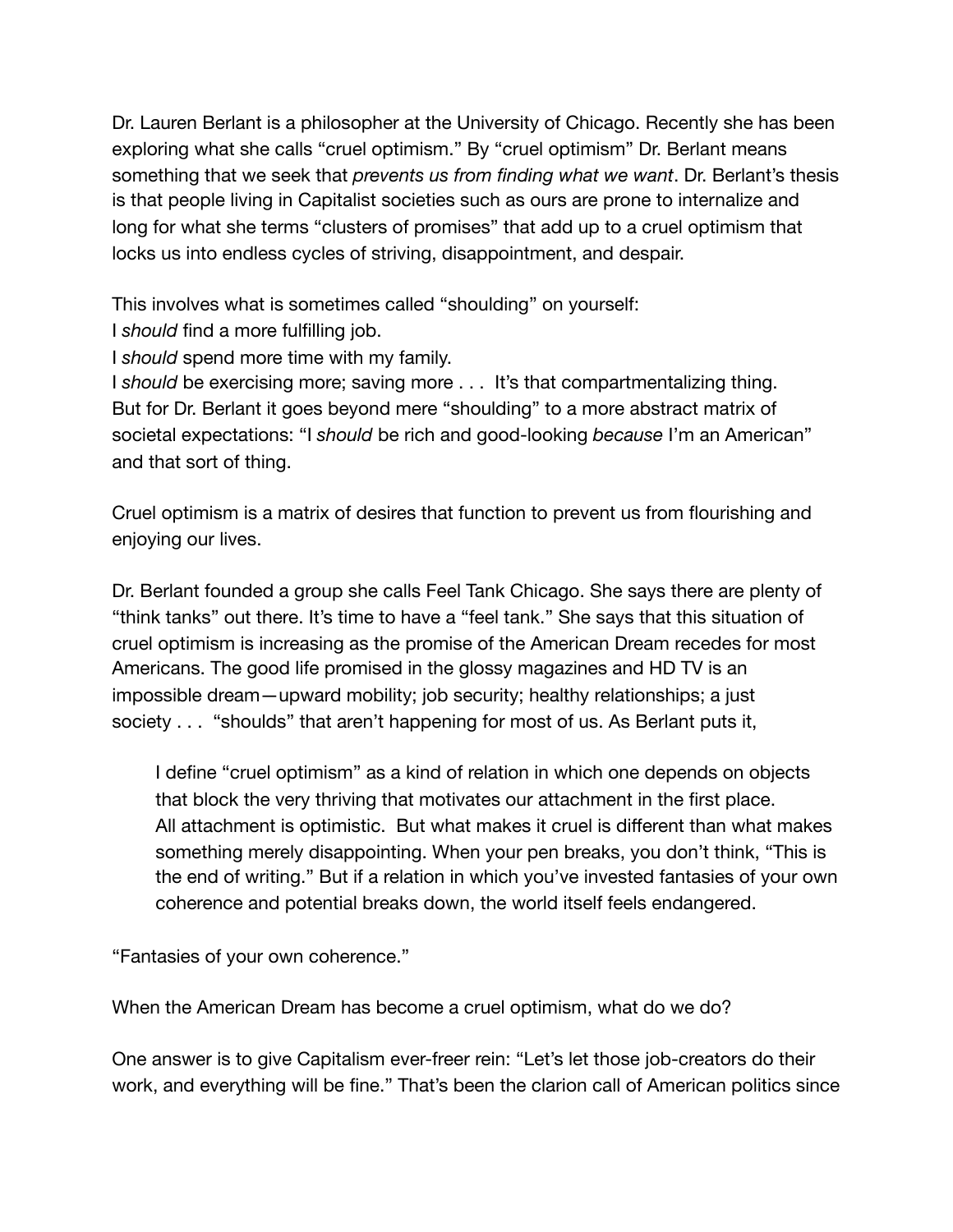the 1980s. A cruel optimism that has led to an endless cycle of deregulation in everything from trade policy to the way we think about reality.

Self-confidence without self-coherence.

TWO

I'm supposing that everyone has come to terms with resolutions for the new year. List makers have listed them; the sloppy among us have made some mental notes; the cynical have said, "Never again!"

Yes, resolutions for the new year are a cliche, and gym attendance is already noticeably dropping, but determining to do things differently—taking ourselves off autopilot and living more consciously, more coherently—is anything but a tired cliche.

This year, I've built my (sloppy mental) list of resolutions around avoiding what the twentieth century philosopher Martin Heidegger enumerated as the three diseases of the soul:

- 1. We have forgotten to notice we are alive.
- 2. We have forgotten that everything is connected.
- 3. We have forgotten we are free.

I don't have to agree with Heidegger's solutions to these problems in order to agree that these are *the* mistakes that keep many of us locked in our cages of irresolute habit and cruel optimism.

In his third point, "we have forgotten we are free," Heidegger is underlining that not only do we live in cages of habit, but we also reject our own freedom by falling into culturally induced prejudices and provincial assumptions. We forget to think outside of the boxes we unconsciously hop into every day.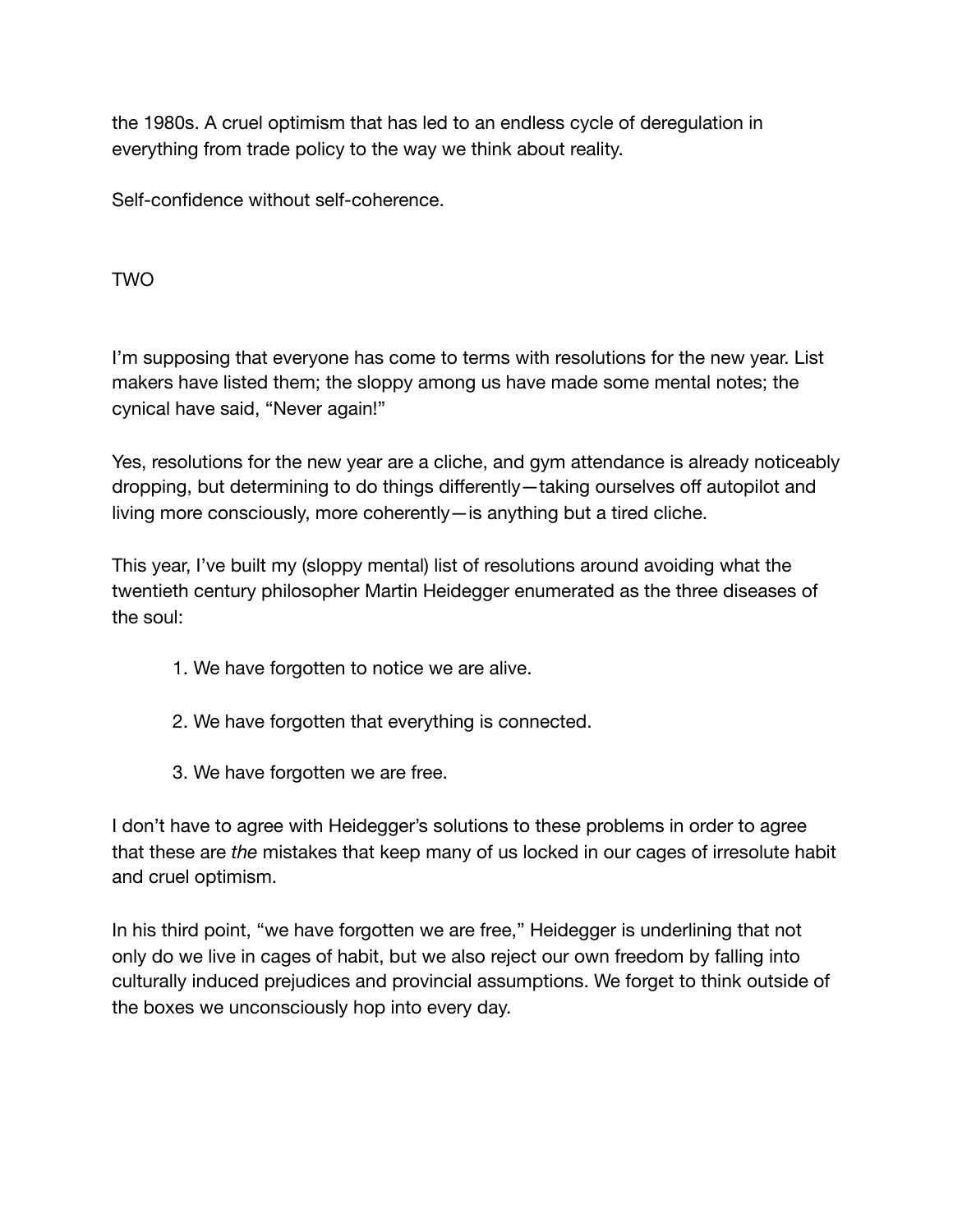For me, noticing that I am alive involves a daily routine of getting up, making some coffee, and writing before the distractions of the day begin. And—dang it—it involves exercise, which I find less attractive than writing.

For me, remembering that everything is connected involves finding wonder, reverence, awe, and humility through meditation, a practice that I have followed—sometimes assiduously and sometimes not so much—for decades.

I forget that I am free when I forget that I live in a comfortable, privileged bubble. When I forget that living without fear and want are privileges not enjoyed by most of the human beings living in our nation or on our shared planet.

We all live in the real world, but our subjective world—the one we personally expect and experience—can create those diseases of the soul Heidegger talks about and that add up to cruel optimism.

All three of these "forgettings" are about worldview.

Worldviews are funny things—we have one whether we know it or not, and if we haven't examined our worldview, the default, autopilot worldview keeps us from being authentically alive, connected, and—as Heidegger put it, free.

Worldview matters. It affects how we act in the world. If we aren't careful, we begin to miss all the contradictions.

Fortunately, a worldview can be changed with a little . . . resolution.

This year I resolve to remember that I'm alive—though the time is short—; that I'm connected with everything else in the cosmos—which is pretty awesome; and that my vision is very, very limited.

I think the case of the Wilhelm scream is a perfect example of how we *don't* notice until we *do* notice. (After you notice, you can't un-hear the Wilhelm scream.)

The Wilhelm scream was first used in a movie in 1951 and has now been used in over three hundred films and television programs. Falls; explosions; stabbings—character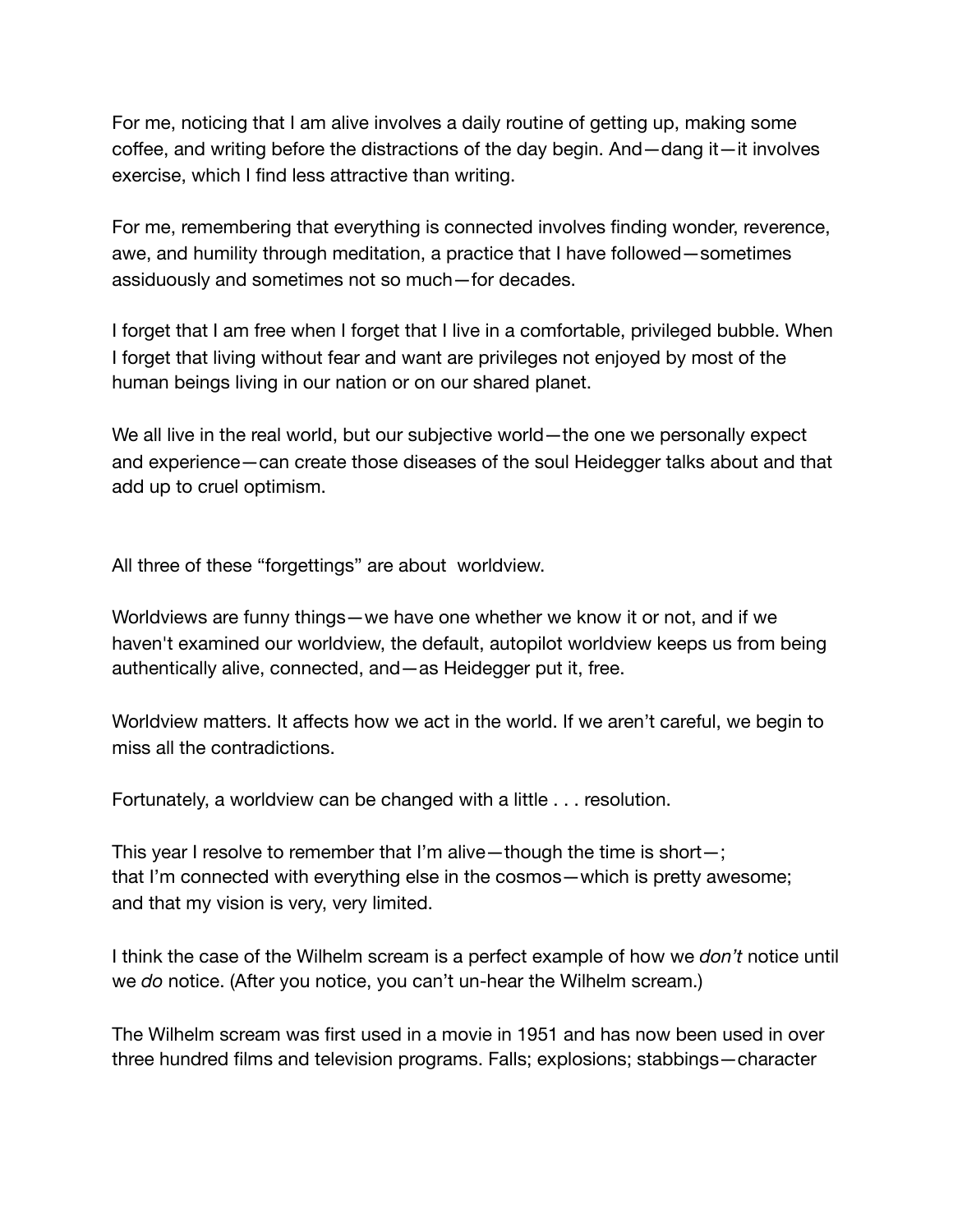after character has died in front of our eyes and ears with the same sound effect, yet I for one never noticed until one of my movie-buff kids pointed it out.

(For you trivia buffs and Easter Egg hunters, the recent Star Wars franchise film *Rogue One* has two Wilhelm screams—one of them a classic fall of a Stormtropper from a height, and the other one elegantly cut in half with another sound effect spliced in.)

Isn't it ironic that this cry of ultimate pain and despair is *canned and as old as this building . .* .

And we don't really know who originally screamed the Wilhelm scream, though it was probably a character actor named Sheb Wooley, who died a lot in B movies in the 1940s and '50s. (Further trivia, Sheb Wooley wrote and recorded a song called "Purple People Eater." Another trivia tidbit: the people eater isn't purple, it' eats purple people.)

It's hard to notice what you're *not* noticing. That's why so many wisdom traditions tell us to stop; and think; and get into the present moment; and notice what we're not noticing. Then act in a way different than we reacted last time.

Look. See the "cruel optimism" that is driving you; see the inherent contradictions you are living out. See that you aren't living into your freedom.

Remember that question I asked earlier: What's the *most* contradictory thing in your life. What are you doing that is *fundamentally* against your principles . . .

What bill of goods have you bought, lock, stock, and barrel while you're not even noticing what you're not noticing?

How many Wilhelm screams are going on in your life?

THREE

Listen to the words of the Stoic philosopher Marcus Aurelius:

If you want tranquility, focus. Isn't it best to focus on what it takes to be a decent social animal? Such actions bring not only the tranquility that comes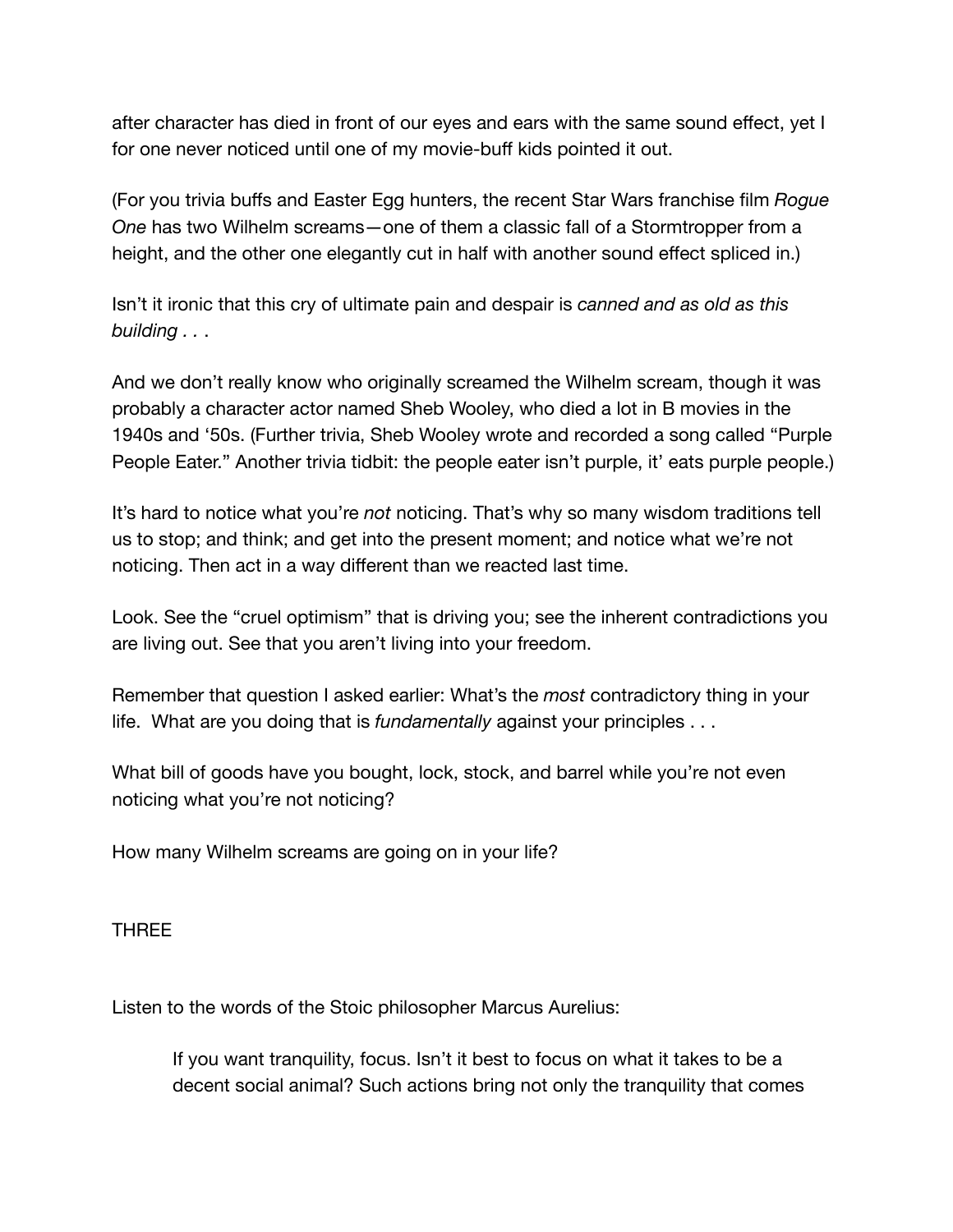from doing well, but also the satisfaction that comes from focusing on doing only a few important things. Face it—most of what we say and do is not necessary. Stop doing those unnecessary things and have more calm and more time. Keep asking yourself: Is this really necessary? Do away with not only unnecessary actions, but also unnecessary thoughts. Be done with the unnecessary.

What is necessary?

Stick to it. Focus. Everybody knows that we all need focus. The word comes from Latin, meaning "hearth" or "fireplace" a nice, warm, homey kind of focus. Remember Marcus Aurelius: "If you want tranquility, focus."

The answer for all of us is some mixture of the list of four basic needs: survival, intimate relationship, community, and sharing.

You're on your own on the first two, but an institution such as First Unitarian Society is here to help you with the last two: community and sharing.

When times get tough, the tough get into community.

Community provides a place of belonging, accountability, resilience, and resistance resilience for individuals; resistance amplified by its collective nature.

Here at First Unitarian Society we have long been explicitly Humanist, and therefore necessarily considerably left of center because we believe in a shared life in a shared world. A world free from want and fear for everyone.

Facing up to and living with the "atheist" and "heretic" labels for a hundred years has built resistance into the DNA of this congregation. Times have changed—now we're accused of arrogance rather than heresy—but the scars of loyalty oaths and explicit calls for atheists to be barred from legal protections and citizenship remain.

After all, the Boy Scouts still require a loyalty oath, an affirmation of a belief in not just any god but the European colonial white god. Trump's calls for denial of citizenship to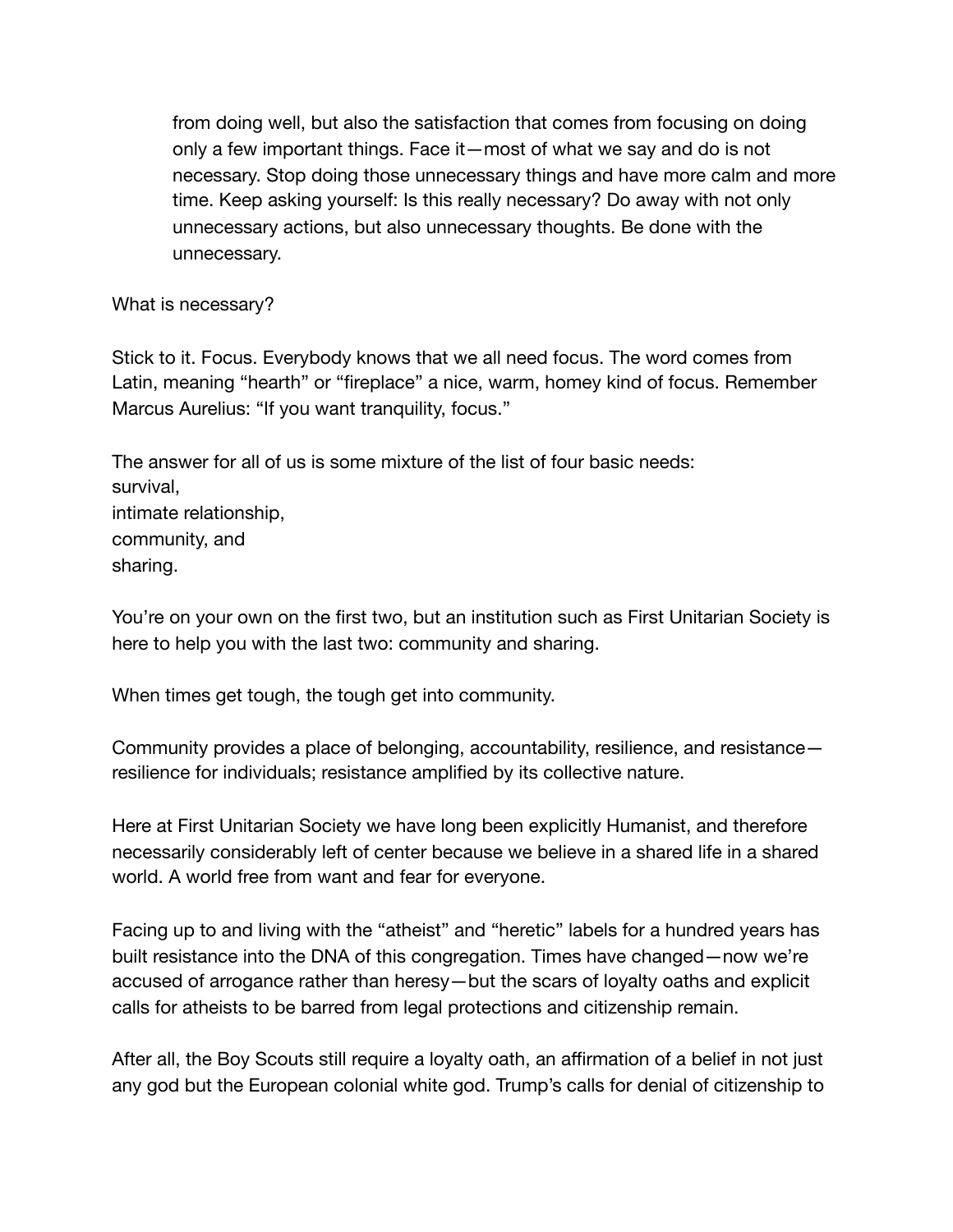atheists have not been as explicit as those of Ronald Reagan, but I expect that those calls are coming.

And of course there's the sad fact that the US has never stopped being a *de facto* theocracy with Christian privilege.

Humanists pledge allegiance to all of humanity, and Humanists are citizens of the world.

The theology of Humanism centers on Franklin Roosevelt's "Four Freedoms"—freedom of expression;

freedom of (and from) religion;

freedom from want;

and freedom from fear.

These are non-negotiable, and the methods toward achieving them for everyone tend to be fairly straightforward, since those nations that have approached achievement of them have followed a clear path of secular and communal behaviors.

That's where we stand.

Resilience and resistance. Resilience is about bouncing back from fear and despair and sustaining resistance for the long-haul. The FUS community—if we are to have any relevance—must be the place where truths continue to be told. We did it in the McCarthy era, when these door opened; we did it in the Reagan era; and we will continue.

## **CONCLUSION**

A couple of thousand years ago Plutarch remarked that there is seldom perfect agreement between the ethics that human beings espouse and our conduct. Human beings have always been walking contradictions.

Self-coherence requires self-reflection. Self-coherence requires us to reflect on what values we most treasure. The United States has always encouraged "cruel optimism." And with the rise of authoritarian populism, the optimism will get crueler.